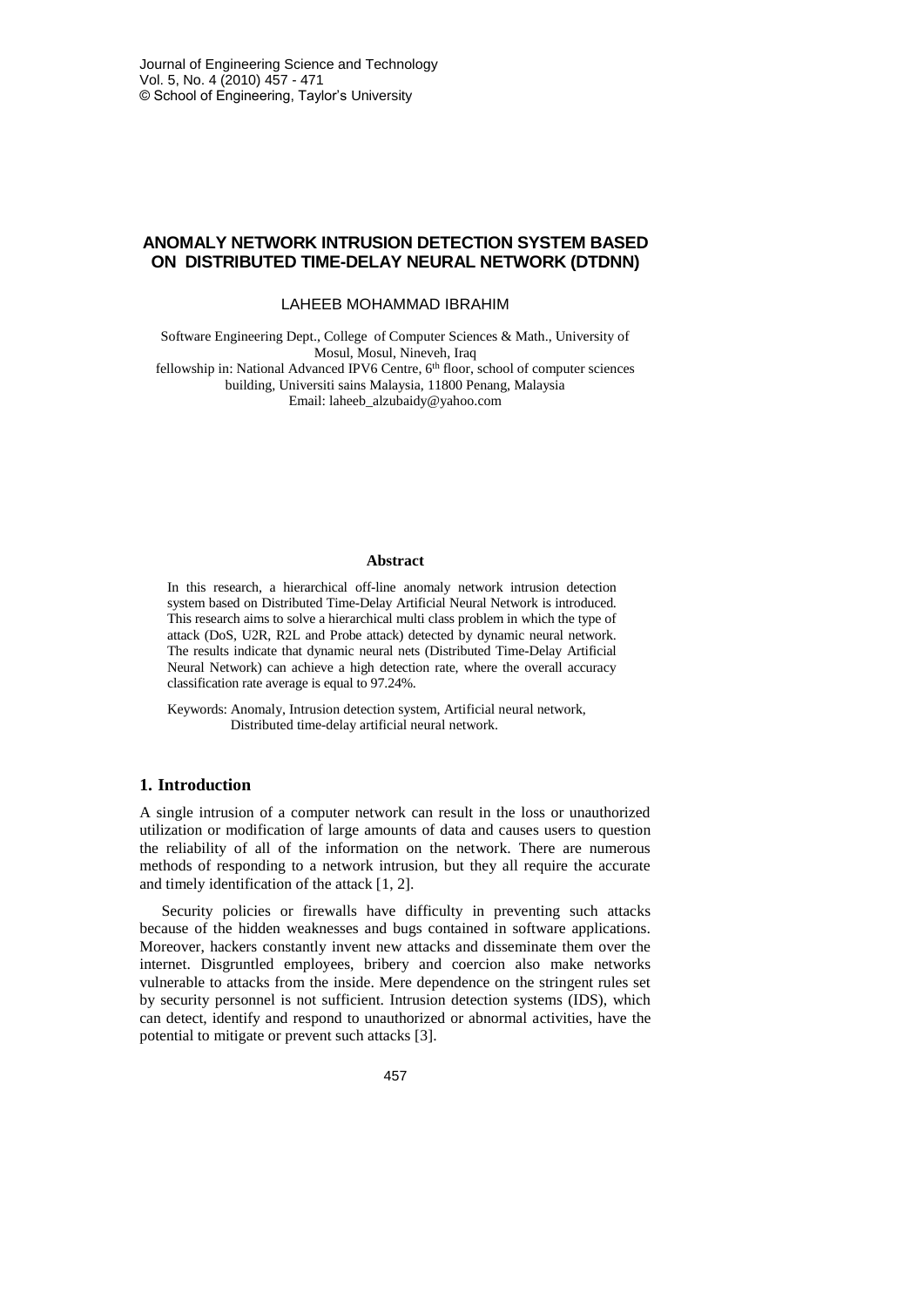| <b>Abbreviations</b> |                                             |  |  |
|----------------------|---------------------------------------------|--|--|
| ANN                  | Artificial neural network                   |  |  |
|                      | DTDNN Distributed time-delay neural network |  |  |
| - GA                 | Genetic algorithm                           |  |  |
| <b>IDS</b>           | Intrusion detection system                  |  |  |

Intrusion detection systems (IDS) have emerged to detect actions which endanger the integrity, confidentiality or availability of a resource as an effort to provide a solution to existing security issues. This technology is relatively new, however, since its beginnings, an enormous number of proposals have been put forward to sort this situation out in the most efficient and cost effective of manners [4].

There are two general categories of attacks which intrusion detection technologies attempt to identify - anomaly detection and misuse detection, refer to Fig. 1. Anomaly detection identifies activities that vary from established patterns for users, or groups of users. Anomaly detection typically involves the creation of knowledge bases that contain the profiles of the monitored activities. The second general approach to intrusion detection is misuse detection. This approach involves the comparison of a user's activities with the known behaviors of attackers attempting to penetrate a system. While anomaly detection typically utilizes threshold monitoring to indicate when a certain established metric has been reached, misuse detection approach frequently utilize a rule-based approach. When applied to misuse detection, the rules become scenarios for network attacks. The intrusion detection mechanism identifies a potential attack if a user's activities are found to be consistent with the established rules. The use of comprehensive rules is critical in the application of expert systems for intrusion detection [1].

A number of approaches based on computing have been proposed for detecting network intrusions. The guiding principle of soft computing is exploiting the tolerance of imprecision, uncertainty, partial robustness and low solution cost. Soft computing includes many theories such as Fuzzy Logic (FL), Artificial Neural Networks (ANNs), Probabilistic Reasoning (PR), and Genetic Algorithms (GAs). When used for intrusion detection, soft computing is a general term for describing a set of optimization and processing techniques that are tolerant of imprecision and uncertainty. Soft computing is often used in conjunction with rule-based expert systems where the knowledge is usually in the form of if-then rules. Despite different soft computing based approaches having been proposed in recent years, the possibilities of using the techniques for intrusion detection are still underutilized [5-7].

Some early research on IDSs explored neural networks for intrusion detection. These can be used only after training on normal or attack behaviours, or combination of the two. Most supervised neural net architectures require retraining to improve analysis on varying input data, unsupervised nets, which offer greater adaptability, can improve their analysis capability dynamically [8].

The majority of currently existing IDS face a number of challenges such as low detection rates and high false alarm rates*,* which falsely classifies a normal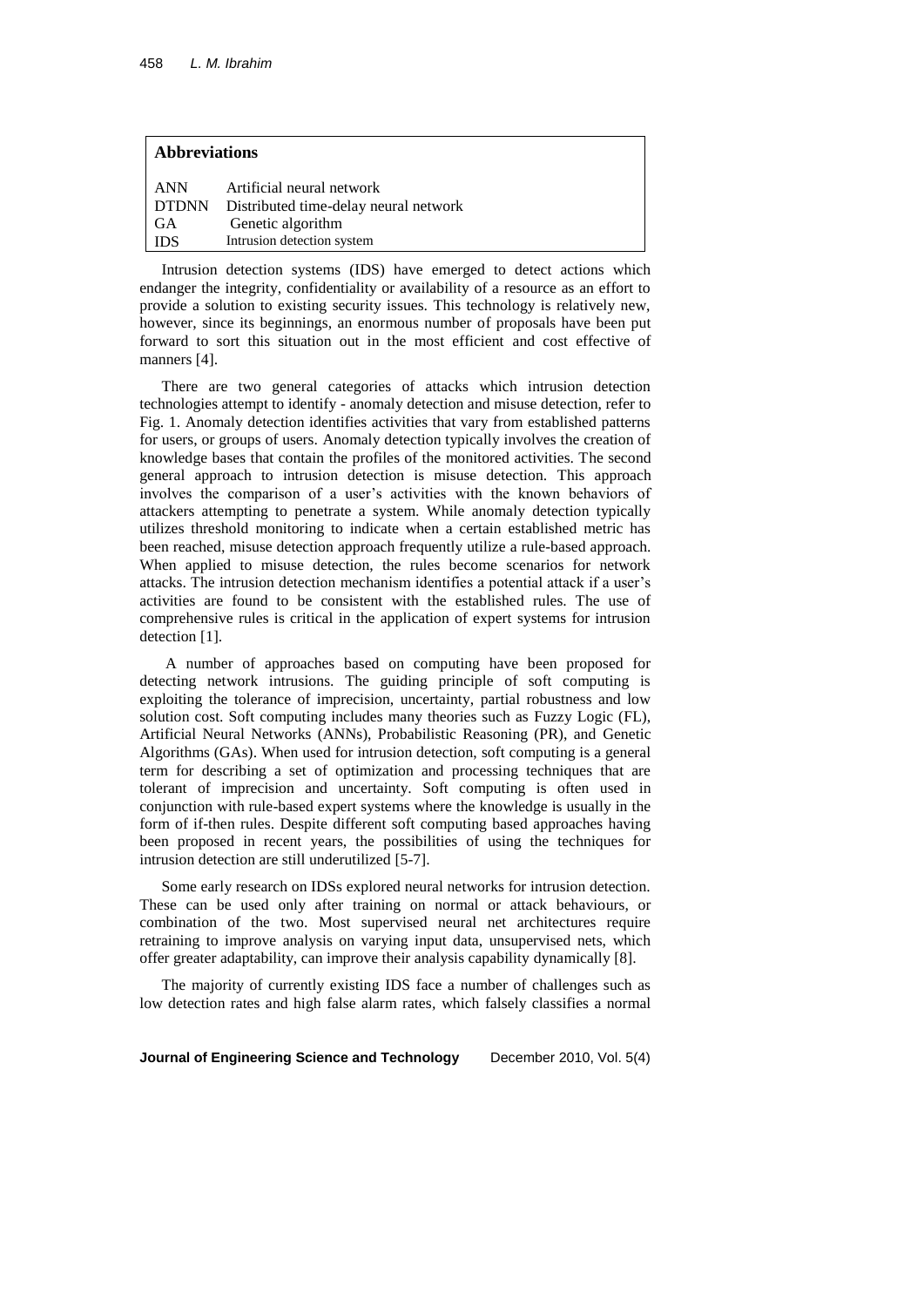connection as an attack and therefore obstructs legitimate user access to the network resources. These problems are due to the sophistication of the attacks and their intended similarities to normal behavior. More intelligence is brought into IDS by means of Machine Learning (ML). Theoretically, it is possible for a ML algorithm to achieve the best performance, i.e. it can minimize the false alarm rate and maximize the detection accuracy. However, this normally requires infinite training sample sizes (theoretically). In practice, this condition is impossible due to limited computational power and real-time response requirement of IDS. IDS must be active at any time and they cannot allow much delay because this would cause a bottleneck to the whole network [9].



**Fig. 1. The Flow Chart of Misuse Detection and Anomaly Detection Application [10].**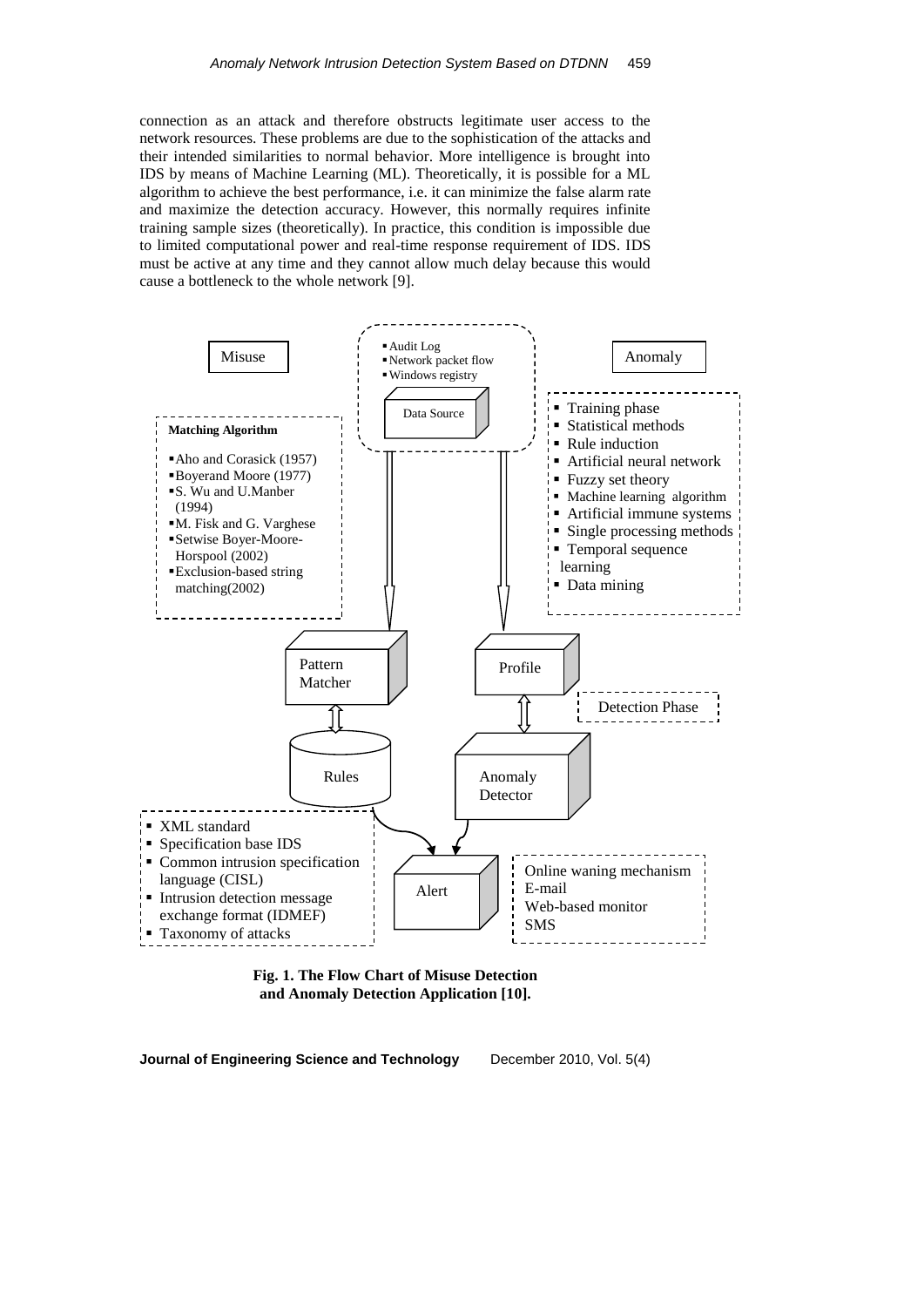To overcome low detection rate and high false alarm problems in currently existing IDS, we propose a hierarchical off line Anomaly intrusion detection system using Distributed Time-Delay Artificial Neural Network to enhance the performance of intrusion detection for rare and complicated attacks. In this paper, we introduce anomaly intrusion detection system, this can detect network-based attacks using dynamic neural nets, and has facilities for training, testing, and tuning of dynamic nets for intrusion detection purpose.

The remainder of the paper is organized as follows; Section 2 presents related works of intrusion detection systems with ANN. Section 3 introduces our proposal system. Section 4 shows the experiments and results and in Section 5 are the conclusions and future works.

#### **2. Related Work with Artificial Neural Network**

The goal for using ANNs for intrusion detection is to be able to generalize from incomplete data and to be able to classify data as being normal or intrusive. An ANN consists of a collection of processing elements that are highly interconnected. Given a set of inputs and a set of desired outputs, the transformation from input to output is determined by the weights associated with the interconnections among processing elements. By modifying these interconnections, the network is able to adapt to desired outputs. The ability of high tolerance for learning-by-example makes neural networks flexible and powerful in IDS [11].

Neural networks can easily represent non-linear relationships between input data and output data. Even if the data is incomplete, neural networks are able to correctly classify the different data classes captured from the network or other sources. An increasing number of researches have been conducted on intrusion detection based on neural networks. Neural-net-based IDSs can be classified into the following four categories [8], the first category MLFF neural-net-based IDSs includes the systems built on Multi-Layer Feed-Forward (MLFF) neural nets, such as the Multi-Layer Perceptron (MLP) and Back Propagation (BP). MLFF neural nets have been used in most early research in neural-net-based IDSs.

Works including [1, 3, 12, 13] used MLFF neural nets for anomaly detection based on user behaviours. Other researchers like [4, 6, 13, 14] have been used MLP to detect Anomaly IDSs and study the effective of using MLP in detecting anomaly IDSs.

InSeonin [15] in 2002 tried to integrate a smart detection engine into a firewall and detecting unusual structures in data packets uses a classical feed-forward multi-layer perceptron network: a back propagation neural network and time delay neural network to program-based anomaly detection. Also Byoung-Doo [16] in 2006 built IDS deals well various mutated attacks, as well as well-known attacks by using Time Delay Neural Network classifier that discriminates between normal and abnormal packet flows.

Other researchers have compared the effectiveness of MLFF neural nets to other neural nets, Siddiqui [17] in 2004 compared the effective of BP with Fuzzy ARTMAP, Grediaga [18] in 2006 compared the effective of MLFF with Self organization map (SOM), Zhang [19] in 2004 make comparison between BPL and RBF network in IDSs, and Vaitsekho [20] in 2009 compared effectives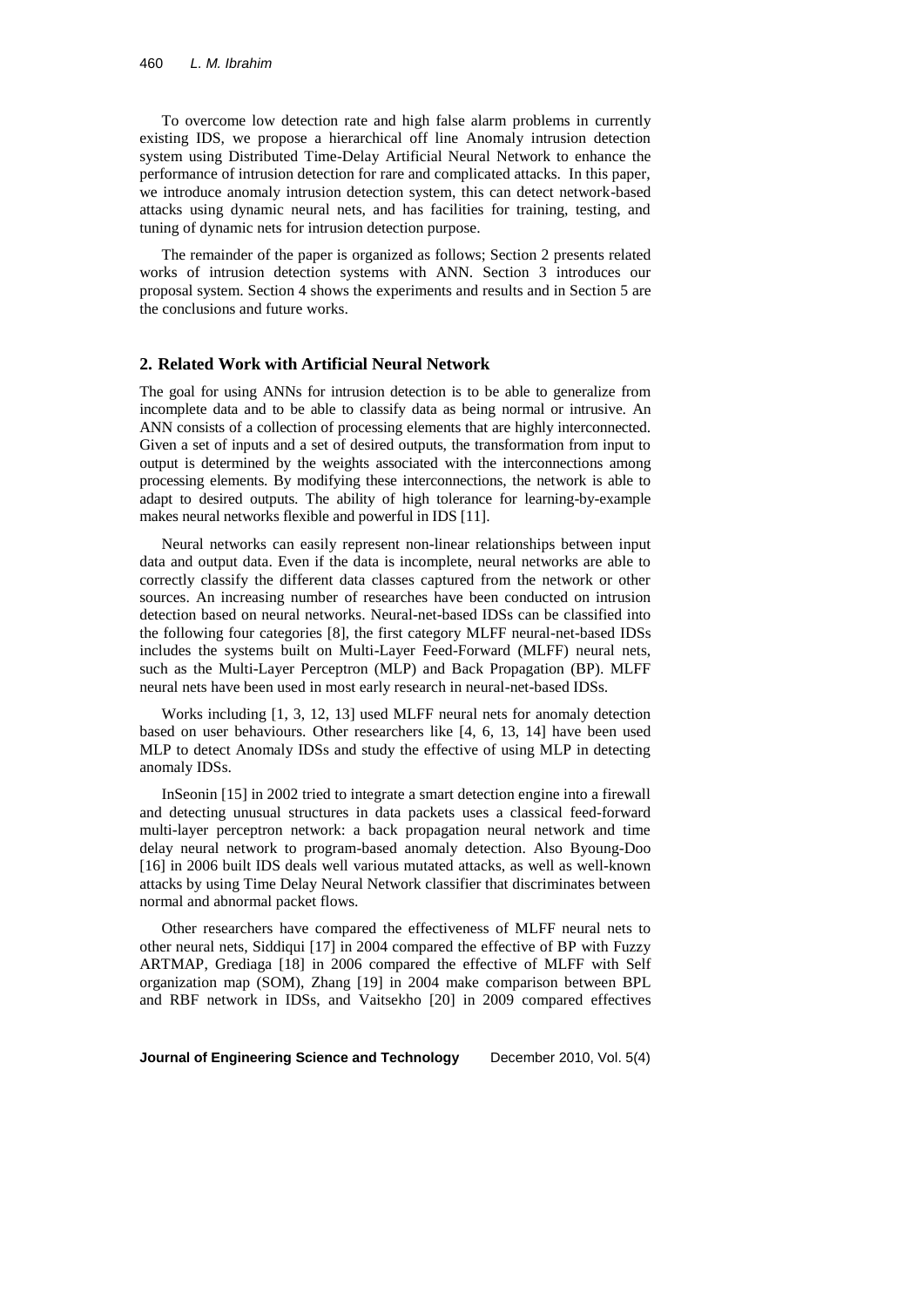between MLFF and recurrent neural network. MLFF neural nets have been shown to have lower detection performance than SOM.

The second category is recurrent and adaptive neural-net-based IDSs, this category includes systems built on recurrent and adaptive neural nets such as ELMAN and CMAC. By getting feedback from its output or its protected system, the neural net preserves the correlation of current system inputs with previous system inputs and states. Debar et al. [21] in 1999 used a simplified ELMAN recurrent net (GENT) and multi-layer recurrent net with back-propagation to predict the next acceptable command. Cannady in 2000 has applied the CMAC (Cerebellar Model Articulation Controller) net – a form of adaptive neural nets – to learn new attacks autonomously by modified reinforcement learning [22**].**

The third category; unsupervised neural-net-based IDSs uses unsupervised learning neural nets to classify and visualize system input data to separate normal behaviours from abnormal or intrusive ones. Most of the systems in this category use Self-Organizing Maps (SOMs), while a few use other types of unsupervised neural nets. Fox was the first to apply an SOM to learn the characteristics of normal system activity and identify statistical variations from the normal trends [23]. Rhodes et al. [24], Höglund et al. [25], Lichodzijewski et al. [26] and Ramadas [27] trained SOM on a collection of normal data from UNIX audit data and used it for detecting anomalous user activity**.**

Hybrid neural-net-based IDSs is last category of neural-net-based IDSs encompasses systems that combine supervised and unsupervised neural nets. Jirapummin [28] proposed employing hybrid neural network for both visualizing intrusions using Kohenen's SOM and classifying intrusions using a Resilient Propagation neural network (RPROP). Horeis [29] used a combination of SOM and Radial Basis Function (RBF) nets. The system offers generally better results than IDSs based on RBF nets alone. Integration and combination of neural-net-based IDSs (as an intelligent component in detecting variations of known and especially unknown attacks), with other preventive techniques such as firewalls and access control is a new research area. A sample of this research has been introduced by InSeon and Ulrich [6]. The main purpose of their research was integrating a smart detection engine (based on neural nets) into a firewall. The presented system not only detects anomalous network traffic as in classical IDSs, but also detects unusual structures in data packets that suggest the presence of virus data [8].

The idea of designing a flexible IDS system was conceived for applying more complicated types of supervised neural nets which probably have higher capability in intrusion detection and to solve a hierarchical multi class problem in which the type of attack (DoS, U2R, R2L and Probe attack) detected by dynamic neural network.

This system was constructed to provide the facilities for tuning, testing, and applying dynamic Distributed Time-Delay neural nets in intrusion detection. The system was used to detect the malicious attacks in the network.

### **3. Proposed Intrusion Detection System**

The proposed intrusion detection system, as shown in Fig. 2, consists of the following modules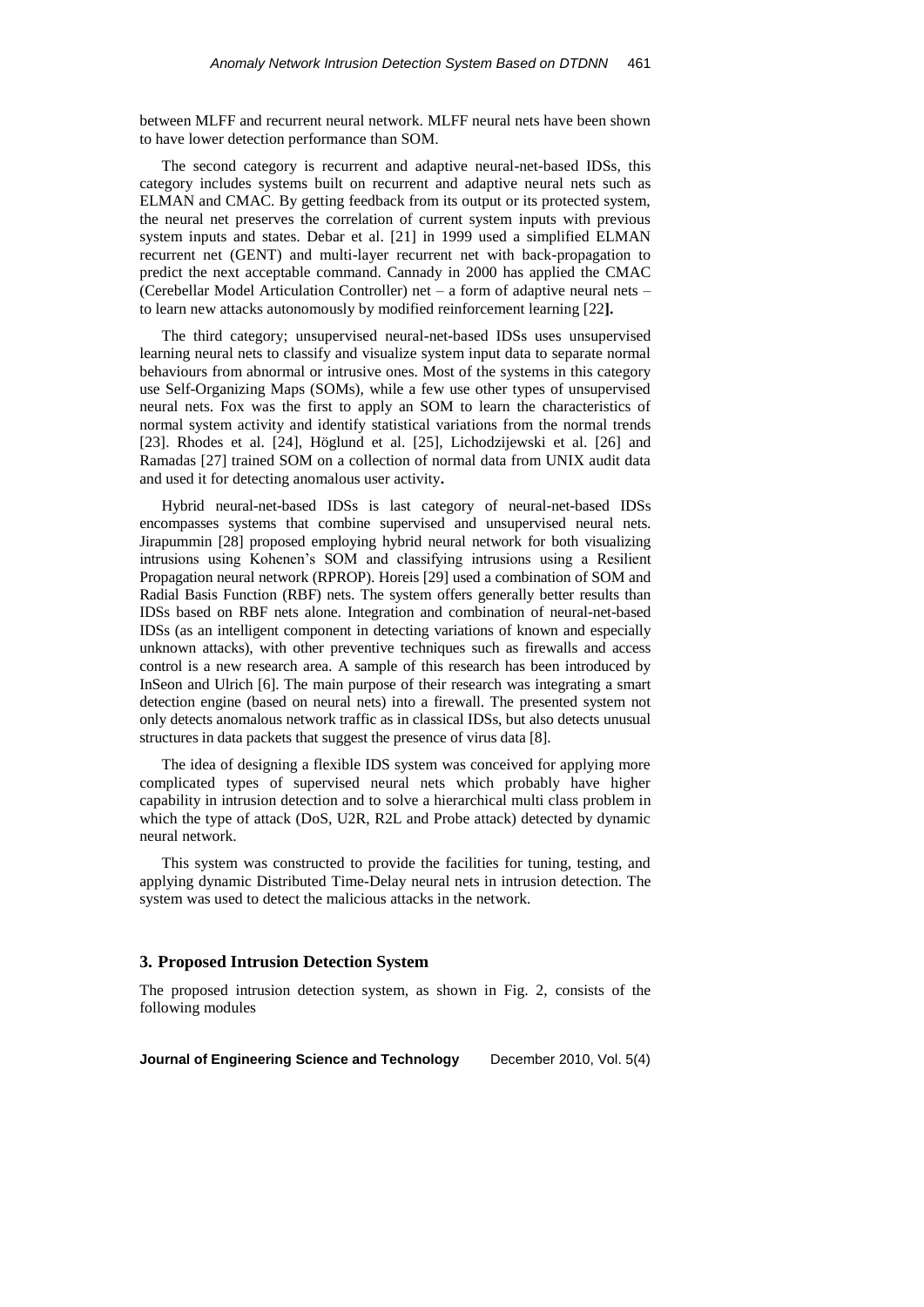

**Fig. 2. Structure Intrusion Detection System.**

#### **3.1.Data pre-processor module**

The first module of proposed IDS is data pre- processor that means collects and formats the data to be analyzed by the detection algorithm. In proposed IDSs, KDD99 is used as database to train and test the system performance; the KDD99 data is original from 1998 DARPA Intrusion Detection Evaluation. Under the sponsorship of Defense Advanced Research project s Agency (DARPA) and Air Force Research Laboratory (AFRL), MIT Lincoln Labs has collected and distributed the datasets for the evaluation of computer network intrusion detection system. [7, 10, 13, 30, 31].

The first step of preprocessing is to select features from KDD99 dataset, the features of the dataset have been seen below and divided into three sets as in [6, 14], these sets are: Features describing the commands used in the connection (instead of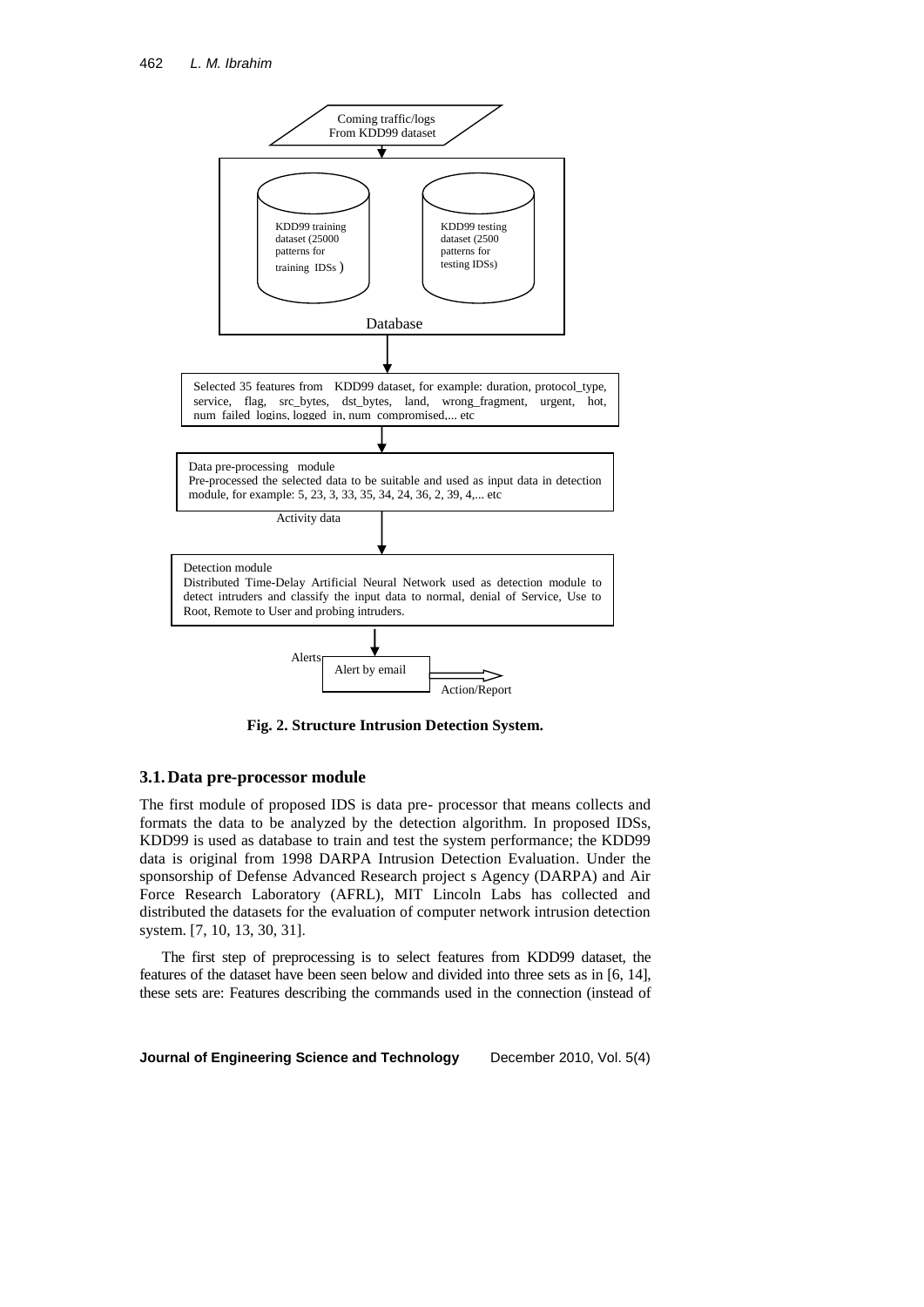the commands themselves), features describing the connection specifications and features describing the connection to the same host in last 2 seconds

35 features are selected (e.g. duration, protocol-type, service … etc, see appendix (A)) from KDD99 data packets were selected as in [6] because they are typically present in network data packets and they provide a complete description of the information transmitted by the packet. The second step of preprocessing is to convert the 35 features into standardized numeric representation, (Table 1). A 36'Th element was assigned to each record based on a determination of whether this event represented part of an attack on a network; this element was used during training as target output of the neural network for each record.

| <b>Feature</b>                             | <b>Duration</b>       | Protocol<br>type      | <b>Service</b>                              | Flag                      | src_bytes                 |
|--------------------------------------------|-----------------------|-----------------------|---------------------------------------------|---------------------------|---------------------------|
| First step of<br>preprocessing             | $\overline{0}$        | tcp                   | http                                        | <b>SF</b>                 | 181                       |
| Second step of<br>preprocessing            | $\Omega$              | 3                     | 19                                          | 10                        | 181                       |
| feature                                    | dst_bytes             | land                  | wrong_fragment                              | urgent                    | hot                       |
| First step of<br>preprocessing             | 5450                  | $\theta$              | $\Omega$                                    | $\Omega$                  | $\theta$                  |
| Second step of<br>preprocessing            | 5450                  | $\theta$              | $\Omega$                                    | $\Omega$                  | $\theta$                  |
| feature                                    | num_failed_<br>logins | $logged_in$           | num<br>compromised                          | root shell                | su_attempted              |
| First step of<br>preprocessing             | $\overline{0}$        | 1                     | $\overline{0}$                              | $\Omega$                  | $\Omega$                  |
| Second step of<br>preprocessing            | $\theta$              | 1                     | $\theta$                                    | $\Omega$                  | $\Omega$                  |
| feature                                    | num_root              | num file<br>creations | num_shells                                  | num_access<br>files       | num outbound<br>cmds      |
| First step of<br>preprocessing             | $\overline{0}$        | 0                     | $\theta$                                    | $\theta$                  | $\theta$                  |
| Second step of<br>preprocessing            | $\theta$              | $\Omega$              | $\mathbf{0}$                                | $\theta$                  | $\overline{0}$            |
| feature                                    | is host login         | is guest login        | count                                       | srv_count                 | serror rate               |
| First step of<br>preprocessing             | $\theta$              | $\theta$              | 8                                           | 8                         | 0.00                      |
| Second step of<br>preprocessing            | $\theta$              | $\Omega$              | 8                                           | 8                         | $\theta$                  |
| feature                                    | srv_serror<br>rate    | rerror_rate           | srv_rerror<br>rate                          | same_srv_rate             | diff_srv_rate             |
| First step of<br>preprocessing             | 0.00                  | 0.00                  | 0.00                                        | 1.00                      | 0.00                      |
| Second step of<br>preprocessing            | $\overline{0}$        | $\Omega$              | $\Omega$                                    | 1                         | 1                         |
| feature                                    | srv diff<br>host rate | dst host coun<br>t    | dst host srv<br>count                       | dst_host_same<br>srv rate | dst host diff<br>srv_rate |
| First step of<br>preprocessing             | 0.00                  | 0.00                  | 9                                           | 0.00                      | 0.00                      |
| Second step of<br>preprocessing            | $\overline{0}$        | $\Omega$              | 9                                           | $\mathbf{0}$              | $\theta$                  |
| Target data<br>First step of preprocessing |                       | Target data<br>Normal | Target data<br>Second step of preprocessing |                           | Target data<br>$\Omega$   |

**Table 1. 35 Features Selected from KDD99 Data Packet and Target Element.**

### **3.2. Detection module**

The most important component of proposed IDSs is a detection module whose function is to analyse and detect intrusion using artificial neural network. Neural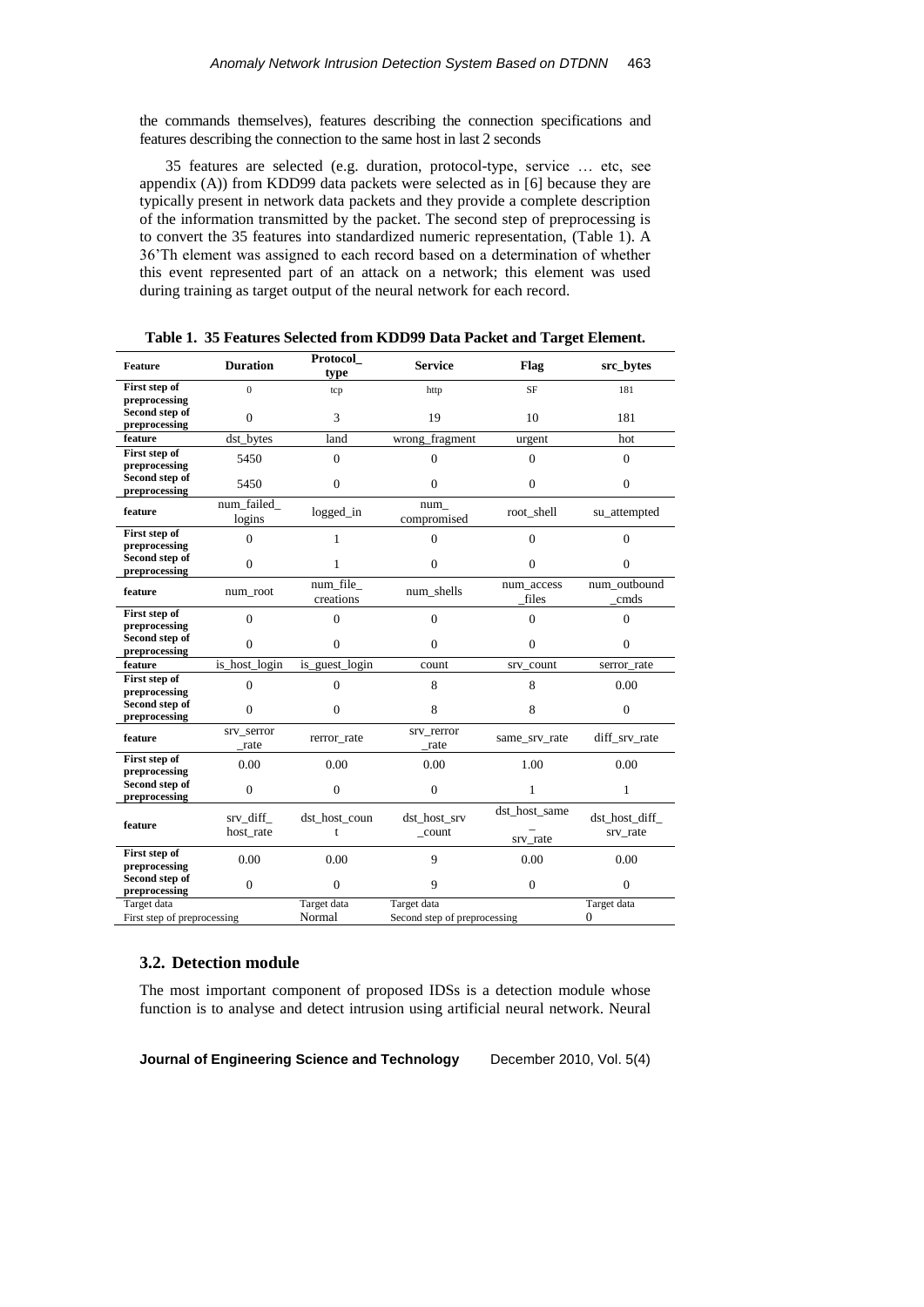net used as detection module because of the utilization of a neural network in the detection of intrusion would be the flexibility that the network would provide. A neural network would be capable of analyzing the data from the network, even if the data is incomplete or distorted. Similarly, the network would possess the ability to conduct an analysis with data in a non-linear fashion. Both of these characteristics are important in a networked environment where the information which is received is subject to the random failings of the system. Further, because some attacks may be conducted against the network in a coordinated assault by multiple attackers, the ability to process data from a number of sources in a nonlinear fashion is especially important. The inherent speed of neural networks is another benefit of this approach. Because the protection of computing resources requires the timely identification of attacks, the processing speed of the neural network could enable intrusion responses to be conducted before irreparable damage occurs to the system [1]. In this paper Distributed Time-Delay Neural Network (DTDNN) is used as detection module in IDSs.

#### **3.2.1. Why distributed time-delay neural network (DTDNN)**

DTDNN provides a simple and efficient way of classifying data sets. To process data for classification we believe that DTDNN are best suited due to their high speed and fast conversion rates as compared with other learning techniques. Also DTDNN preserves topological mappings between representations, a feature which is desired when classifying normal v.s. intruder behavior for network data. That is, the relationships between senders, receivers and the protocols them, which are the primary features that we use, are preserved by the mapping. A DTDNN is it dynamic networks are generally more powerful than static networks because dynamic networks have memory, they can be trained to learn sequential or timevarying patterns. This has applications in such disparate areas as prediction in financial markets, channel equalization in communication systems, phase detection in power systems, sorting, fault detection, speech recognition, and even the prediction of protein structure in genetics. But static (feed forward) networks have no feedback elements and contain no delays; the output is calculated directly from the input through feed forward connections. The training of static networks was discussed in Backpropagation. In dynamic networks, the output depends not only on the current input to the network, but also on the current or previous inputs, outputs, or states of the network [32].

#### **3.2.2. Distributed time-delay artificial neural network structure**

Each layer in the Distributed Time-Delay Artificial Neural Network is made up of the following parts:

- Set of weight matrices that come into that layer (which can connect from other layers or from external inputs), associated weight function rule used to combine the weight matrix with its input (normally standard matrix multiplication), and associated tapped delay line.
- Bias vector
- Net input function rule that is used to combine the outputs of the various weight functions with the bias to produce the net input (normally a summing junction)
- Transfer function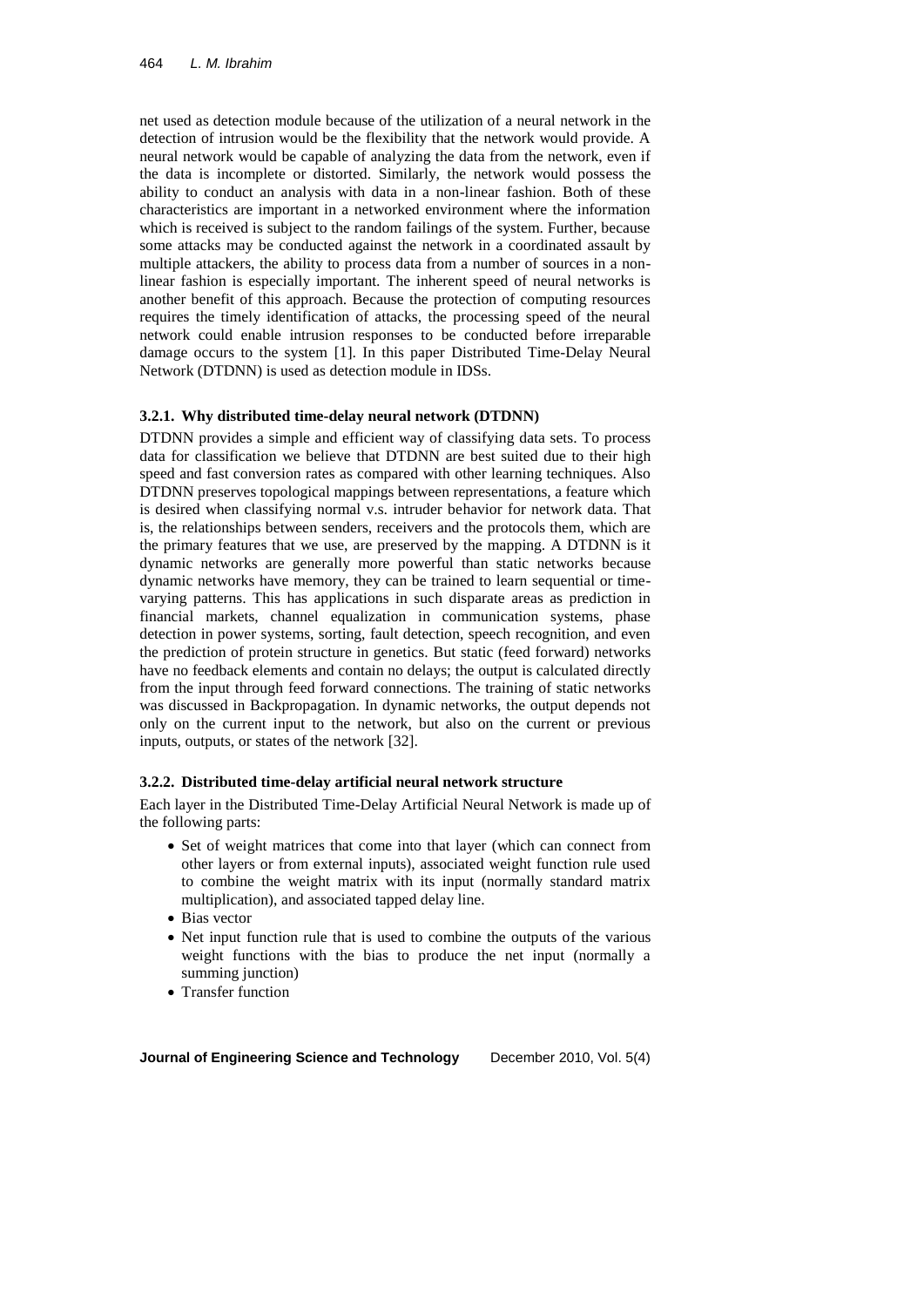The network has inputs that are connected to special weights, called input weights, and denoted by IWi,j, where j denotes the number of the input vector that enters the weight, and i denotes the number of the layer to which the weight is connected. The weights connecting one layer to another are called layer weights and are denoted by LWi,j, where j denotes the number of the layer coming into the weight and i denotes the number of the layer at the output of the weight [32].

#### **3.2.3. Architecture of distributed time delay artificial neural network**

A two layer Distributed Time-Delay Artificial Neural Network structure is used to detect attackers (DoS, U2R, R2L and Probe). The 35 features from KDD99 datasets are used for input data, The DTDNN transform 35-dimensional input data vector into 5 dimensional output vectors (0 if entrance pattern is not attack, and 4 values for attackers (1 for DoS, 2 for U2R, 3 for R2L, 4 for Probe). The DTDNN processes those given data to recognize type of attaches or normal transactions. Figure 3 illustrates the architecture and parameters used in simulation process, we determined the best values of important parameters for DTDNN by doing primary experiments were carried out and the values of Fig. 3 were achieved.





(This figure represents DTDNN structure from MATLAB 7.6.0 (R2008a) neural network Toolbox software [32]).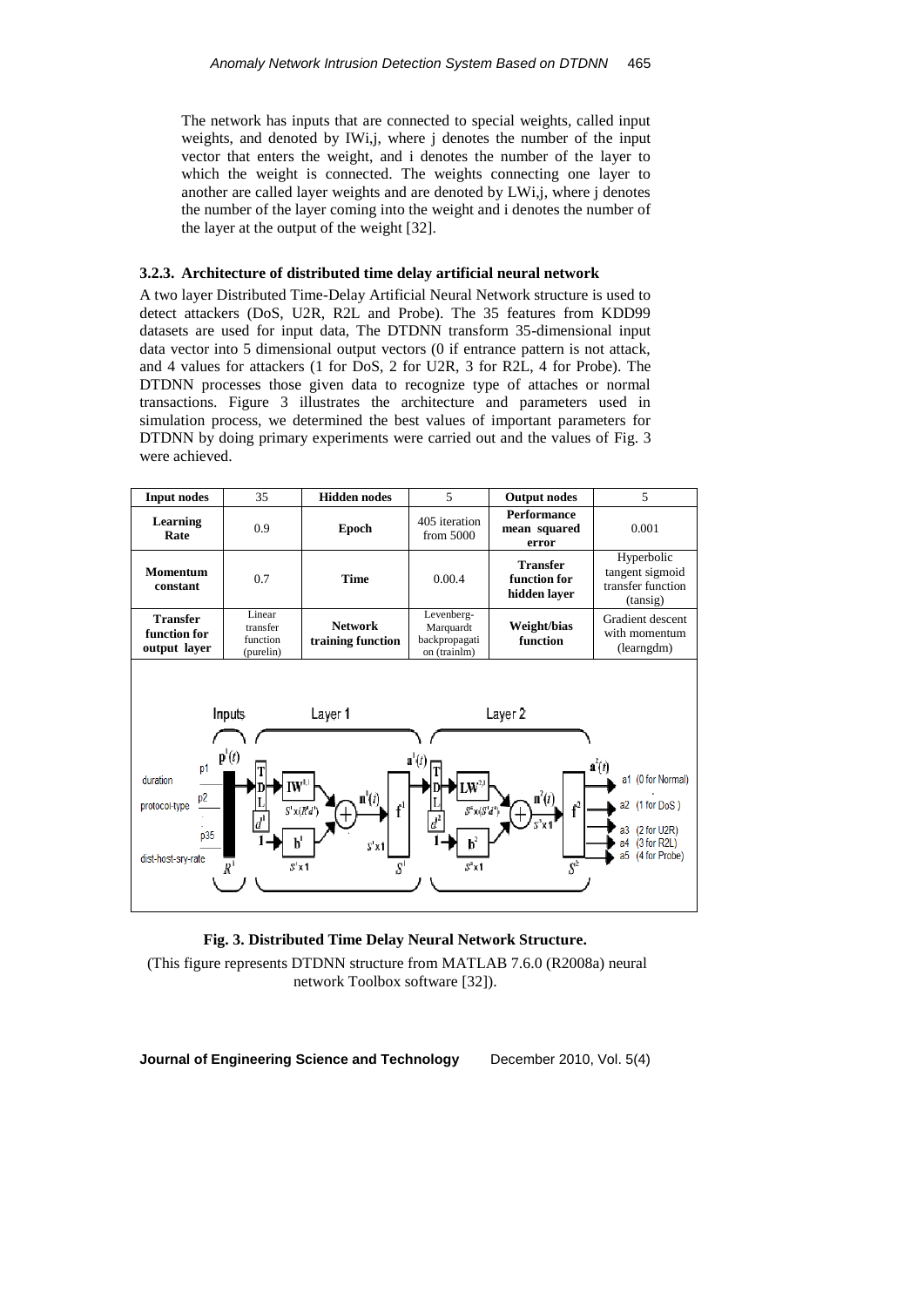## **3.3. Alert filter**

Depending on the outcome from the detection module, is taking the necessary precautions and to take quick decision to stop the intruder to penetrate to the computer network, in proposed IDSs we used email to send a warning to stop the intruder.

### **4. Experiment and Results**

In this section, we summarize our experimental results to detect Anomaly intrusion detections using Distributed Time-Delay Artificial Neural Network over KDD99 dataset. The full training set of the KDD99 dataset has 4,898,431 connections covering normal network traffic and four categories of attacks [6, 13, 27, 33]:

- **Denial of Service (DoS):** A DoS attacks is a type of attack in which the hacker makes memory resources too busy to serve legitimate networking requests and hence denying users access to a machine.
- **User to Root Attacks (U2R):** Unauthorized access to local root privileges.
- **Remote to User attack (R2L): A**n attacker sends packets to a machine over a network, then exploits machine's vulnerability to illegally gain local access as a user.
- **Probing**: Attacker tries to gain information about the target host.

For our experiments, the training dataset consist of 25000 patterns (5000 patterns for each class of DoS, R2L, U2R, Probe, Normal), and testing dataset consist of 2500 patterns (500 patterns for each class). We are only interested in knowing to which category (Normal, DoS, R2l, U2R, Probe) a given connection belonged. The accuracy of each experiment is based on percentage of successful classification (PSC) on train and test dataset, where

#### **PSC***= (number of correctly classified instance / number of instance in the test dataset)*

The DTDNN network was trained until the desired mean square error of 0.001 was met, during the training process the goal was met at 405 epochs for Distributed Time-Delay. Table 2 show the performance of the neural network training algorithm, the bottom row shows that overall accuracy classification is 99.884% for Distributed Time-Delay.

|                                                                                                                                 | <b>Distributed Time-Delay</b>                          |                                                  |        |  |
|---------------------------------------------------------------------------------------------------------------------------------|--------------------------------------------------------|--------------------------------------------------|--------|--|
| <b>Class name</b>                                                                                                               | Number of<br>test patterns<br>for each<br><b>Class</b> | Number of<br>correctly<br>classified<br>patterns |        |  |
| <b>Normal</b>                                                                                                                   | 5000                                                   | 5000                                             | 100%   |  |
| DoS                                                                                                                             | 5000                                                   | 4990                                             | 99.8%  |  |
| R21                                                                                                                             | 5000                                                   | 4993                                             | 99.86% |  |
| U2R                                                                                                                             | 5000                                                   | 4999                                             | 99.98% |  |
| <b>Probe</b>                                                                                                                    | 5000                                                   | 4989                                             | 99.78% |  |
| <b>Overall Accuracy Classification Rate Average = (</b><br>$\mathbf{E}$ because as percuriers percuriers percurity $\mathbf{E}$ | 99.884%                                                |                                                  |        |  |

#### **Table 2. Training Performance for Distributed Time-Delay ANN.**

**PSC(normal)+ PSC(DoS) + PSC(R2L)+ PSC(U2R)+ PSC(Probe) ) / 5 )**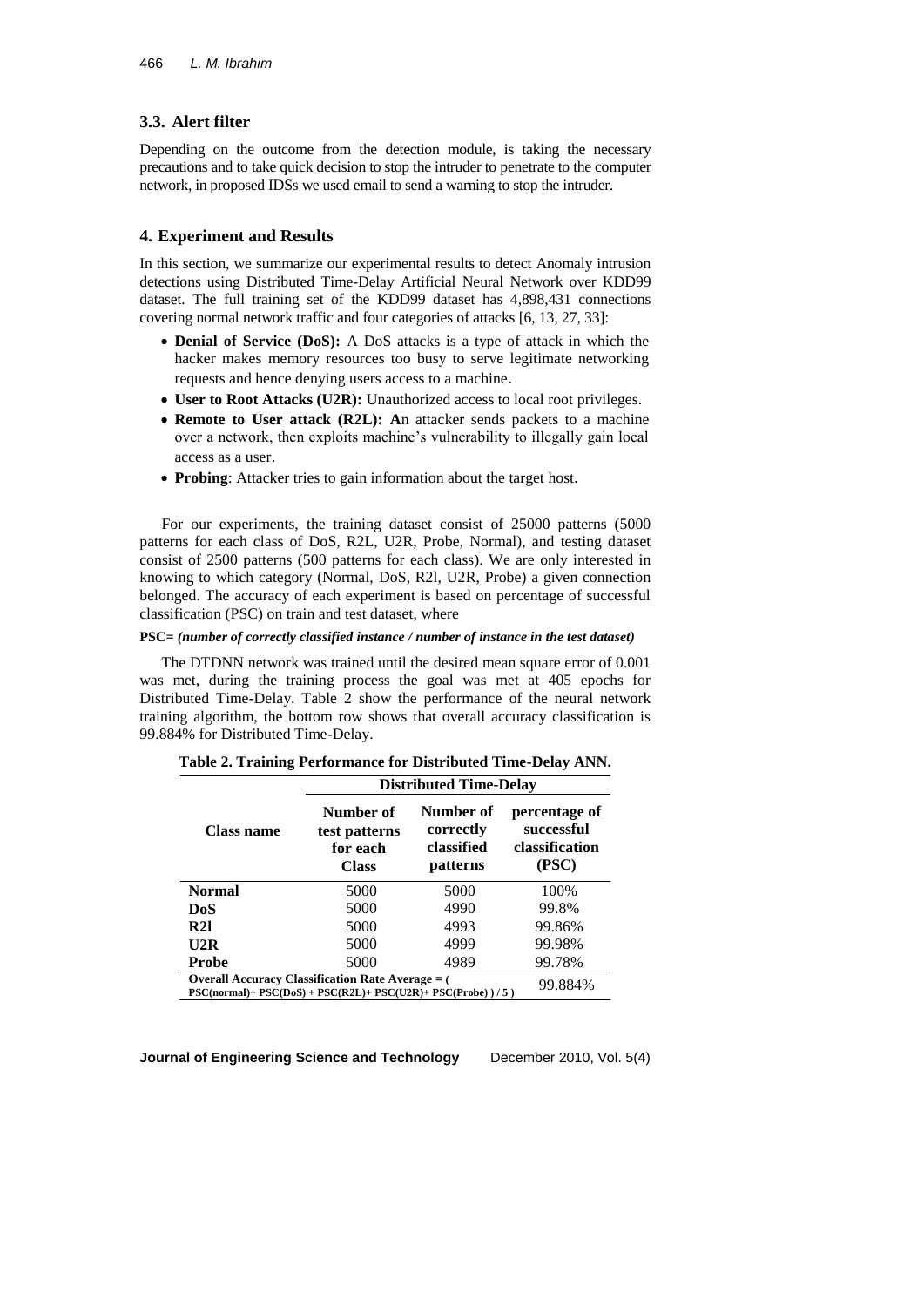Table 3 shows that by using DTDNN, the last column indicate that the PSC is 98.4% of the actual 'Normal' data points were detected correctly. In the same way PSC for 'DoS' 97.6% , 'Probe ' 98.2% , 'R2l' 95.8% and 'U2R' 96.2% of actual 'attack' test were correctly detected. The bottom row shows that the Overall classification rate average was 97.24%. Its detection rates (PSC) on deferent attack categories are displayed in Fig. 4. We could discover a general trend of increasing performance as more intrusions are added into training set.

Several recently published resulted and our results on the same dataset are listed in Table 4. We can find that our IDSs are greatly competitive with other and Fig. 5 indicates that our system has possibilities for detection and classification computer attacks. Distributed Time-Delay Artificial Neural Network is implemented using MATLAB 7.6.0 (R2008a) neural network Toolbox software.

| <b>Class name</b>                                  | Number of<br>test patterns<br>for each<br><b>Class</b> | Number of<br>correctly<br>classified<br>patterns | percentage of<br>successful<br>classification<br>(PSC) |  |
|----------------------------------------------------|--------------------------------------------------------|--------------------------------------------------|--------------------------------------------------------|--|
| <b>Normal</b>                                      | 500                                                    | 492                                              | 98.4%                                                  |  |
| DoS                                                | 500                                                    | 488                                              | 97.6%                                                  |  |
| R21                                                | 500                                                    | 479                                              | 95.8%                                                  |  |
| U2R                                                | 500                                                    | 481                                              | 96.2%                                                  |  |
| <b>Probe</b>                                       | 500                                                    | 491                                              | 98.2%                                                  |  |
| $OtransII Class factor Dot Atrans = (DEC(normal).$ |                                                        |                                                  |                                                        |  |

**Table 3. Performance of the Distributed Time-Delay ANN.**

**Overall Classification Rate Average = ( PSC(normal)+ PSC(DoS) + PSC(R2L)+ PSC(U2R)+ PSC(Probe) ) / 5 )** 97.24%



**Fig. 4. Detection Rate on Dataset for Anomaly Detection System.**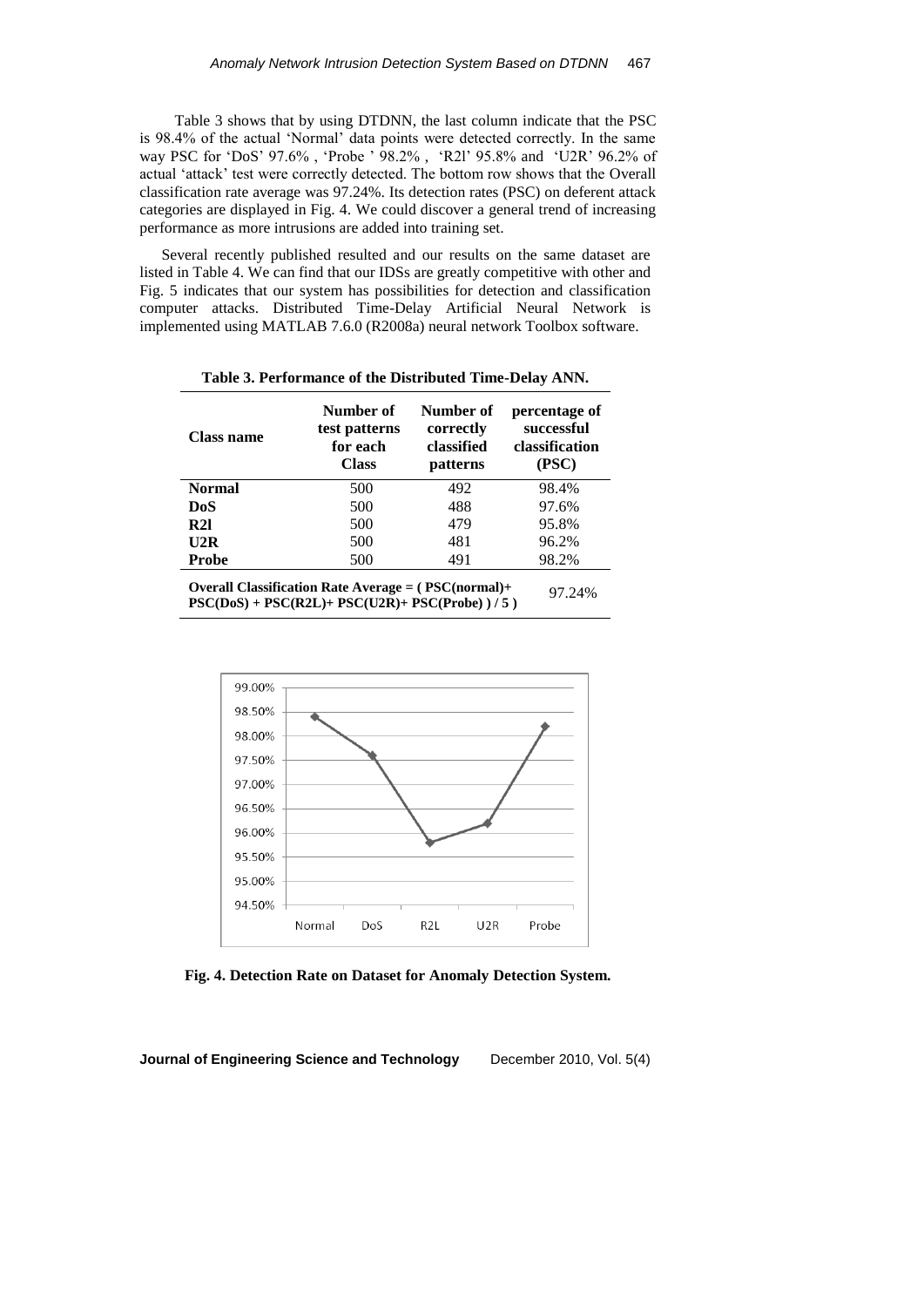| <b>Research</b>               | <b>ANN</b> type                               | <b>Database</b>                   | percentage of successful<br>classification (PSC) for<br>tost dataset                                                                 |
|-------------------------------|-----------------------------------------------|-----------------------------------|--------------------------------------------------------------------------------------------------------------------------------------|
| [1] Cannady, 1998             | <b>MLFF</b>                                   | RealSecure™<br>network<br>monitor | 91%                                                                                                                                  |
| [27] Ramadas M.,<br>2003      | (SOM)                                         | <b>DARPA</b>                      | 95.42%                                                                                                                               |
| [14] Moradi M.,<br>2004       | 2 hidden layers<br>MLP                        | <b>DARPA</b>                      | 91%                                                                                                                                  |
| [17] Siddiqui M.,<br>2004     | backpropagation<br>and fuzzy<br><b>ARTMAP</b> | <b>DARPA</b>                      | 81.37% for BP and 80.52%<br>for fuzzy ARTMAP (overall<br>$PSC = 80.945$                                                              |
| [34] Mukkamalaa<br>S., 2005   | Backpropagation                               | <b>DARPA</b>                      | 97.04%                                                                                                                               |
| [18] Grediaga, A.<br>2006     | (MLP and a SOM                                | <b>DARPA</b>                      | For MLP is 94.2997% and<br>for SOM is 99.01%                                                                                         |
| [6] Sammany M.,<br>2007       | 2 hidden layers<br>MLP                        | <b>DARPA</b>                      | 93.43% (overall $PSC =$<br>96.65)                                                                                                    |
| [20] Vaitsekhovich<br>L.,2009 | RNN and MLP.                                  | KDD-99                            | Detection for DoS (94.20%)<br>, U2R (86.54%), R2L<br>$(85.59\%)$ , Probe $(97.78\%)$ ,<br>Normal (85.22%) (overall<br>$PSC = 89.886$ |
| Proposed IDSs                 | <b>DTDNN</b>                                  | KDD-99                            | Detection for DoS (97.6 %),<br>U2R (96.2%), R2L<br>$(95.8\%)$ Probe $(98.2\%)$ ,<br>Normal (98.4%) (overall<br>$PSC = 97.24$         |

**Table 4 . Compression for Intrusion Detection Systems Using ANN.**



**Fig. 5. Detection Rate on Dataset for IDSs.**

### **5. Conclusions**

In this paper, we presented a practical solution to using dynamic supervised artificial neural network in hierarchical anomaly intrusion detection system. The system is able to employ dynamic supervised neural nets for classifying and separating normal traffic from the attack traffic (DoS, R2L, U2R, Probe).

The proposed system was used to tuning, training, and testing Distributed Time Delay neural network in intrusion detection. Evaluation of the DTDNN efficiency in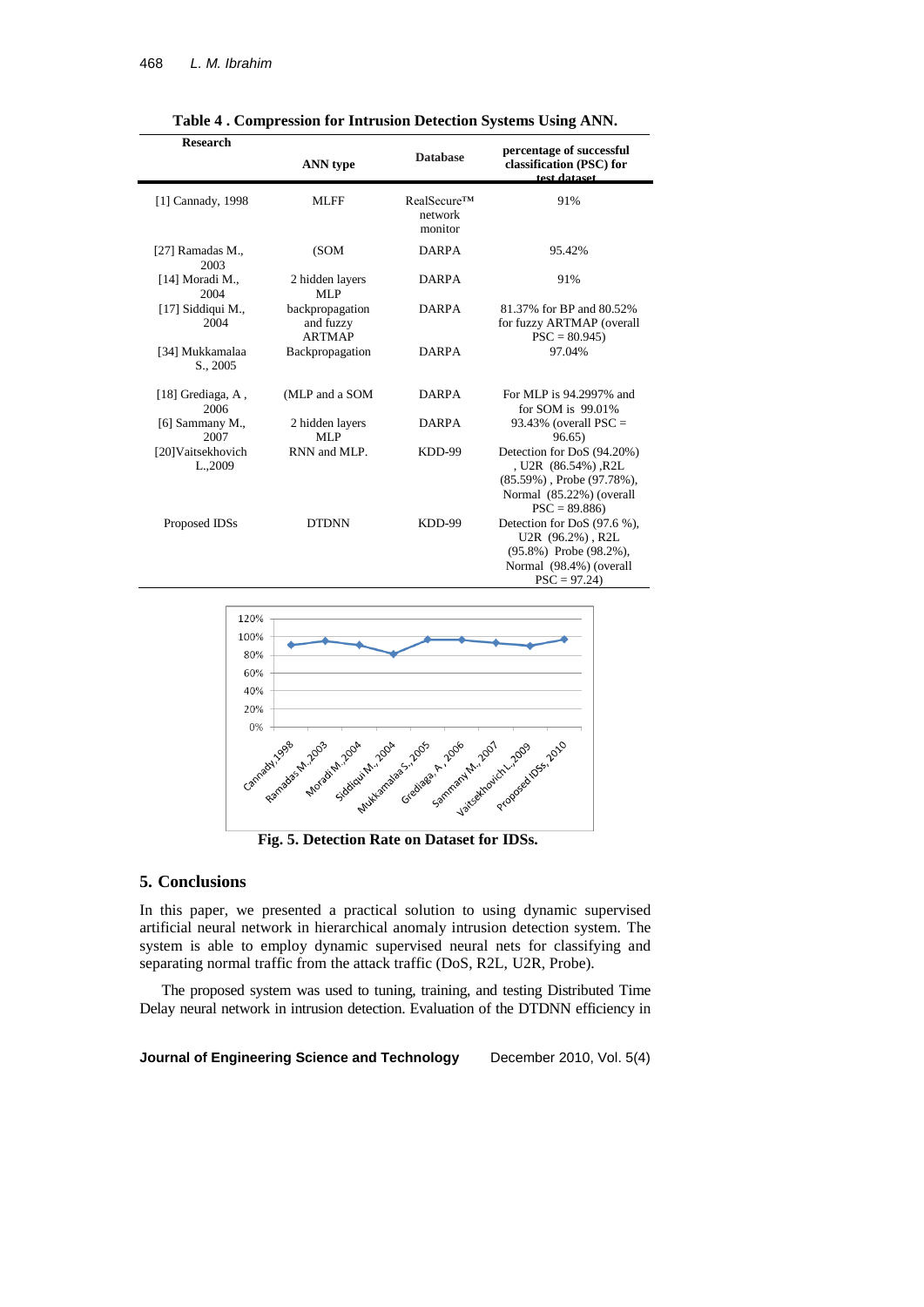anomaly intrusion detection was performed detection performance, the result show that DTDNN in 97.24% were able to recognized attack traffic (PSC for DoS (97.6 %), U2R (96.2%), R2L (95.8%) Probe (98.2%) from normal one (Normal (98.4%)).

Experiments on the KDD99 network intrusion dataset show that DTDNN are best suited due to their high speed and fast conversion rates as compared with other learning techniques and a DTDNN are more powerful than static networks because dynamic networks have memory, they can be trained to learn sequential or timevarying patterns, and also show that our approach by using DTDNN obtains superior performance in comparison with other state-of-the-art detection methods.

In the future, we will hope to detected attackers in each class of (DoS, R2L, U2R, Probing) combine Artificial neural network methods and fuzzy logic to improve the accuracy of IDS.

### **References**

- 1. Cannady J. (1998). Artificial neural networks for misuse detection. *Proceedings of the 1998 National Information Systems Security Conference (NISSC'98)*, 443-456, Arlington, VA.
- 2. Lippmann, R.; Haines, J.; and Zissman, M. (2003). *An overview of issues in testing intrusion detection systems*. National institute of standards and technology (NTIS).
- 3. Chen, W.H.; Hsu, S.H.; and Shen, H.P. (2005). Application of SVM and ANN for intrusion detection. *Computers & Operations Research*, 32(10), 2617–2634.
- 4. Lorenzo-Fonseca, I.; Maciá-Pérez, F.; Mora-Gimeno, F.; Lau-Fernández1, R.; Gil-Martínez-Abarca, J.; and Marcos-Jorquera, D. (2009). Intrusion detection method using neural networks based on the reduction of characteristics. *LNCS,* 5517, 1296–1303.
- 5. Mukkamala, S. (2002). Intrusion detection using neural networks and support vector machine. *Proceedings of the 2002 IEEE International Honolulu*, HI.
- 6. Sammany, M.; Sharawi, M.; El-Beltagy, M.; and Saroit, I. (2007). Artificial neural networks architecture for intrusion detection systems and classification of attacks. *Accepted for publication in the 5th international conference INFO2007*, [Cairo University.](http://whitepapers.silicon.com/publisher/39039198/cairo-university.htm)
- 7. Selvakani, S.; and Rajesh, R.S. (2009). Escalate intrusion detection using GA–NN. *International Journal of Open Problems in Computer Science and Mathematics*, 2(2), 272-284.
- 8. Morteza, A.; Jalili, R.; and Hamid R.S. (2006). RT-UNNID: A practical solution to real-time network-based intrusion detection using unsupervised neural networks. *Computers & Security*, 25(6), 459 – 468.
- 9. Tran. T.P.; Cao, L.; Tran, D.; Nguyen, C.D. (2009). Novel intrusion detection using probabilistic neural network and adaptive boosting. *International Journal of Computer Science and Information Security (IJCSIS)*, 6(1), 83-91.
- 10. Chen, R.C.; Cheng, K.F.; and Hsieh, C.F. (2009). Using rough set and support vector machine for network intrusion detection. *International Journal of Network Security & Its Applications (IJNSA)*, 1(1), 1-13.
- 11. Lia, L.B.; Chang, R.I.; Kouh, J.S. (2009). Detecting network intrusions using signal processing with query-based sampling filter. *Hindawi Publishing*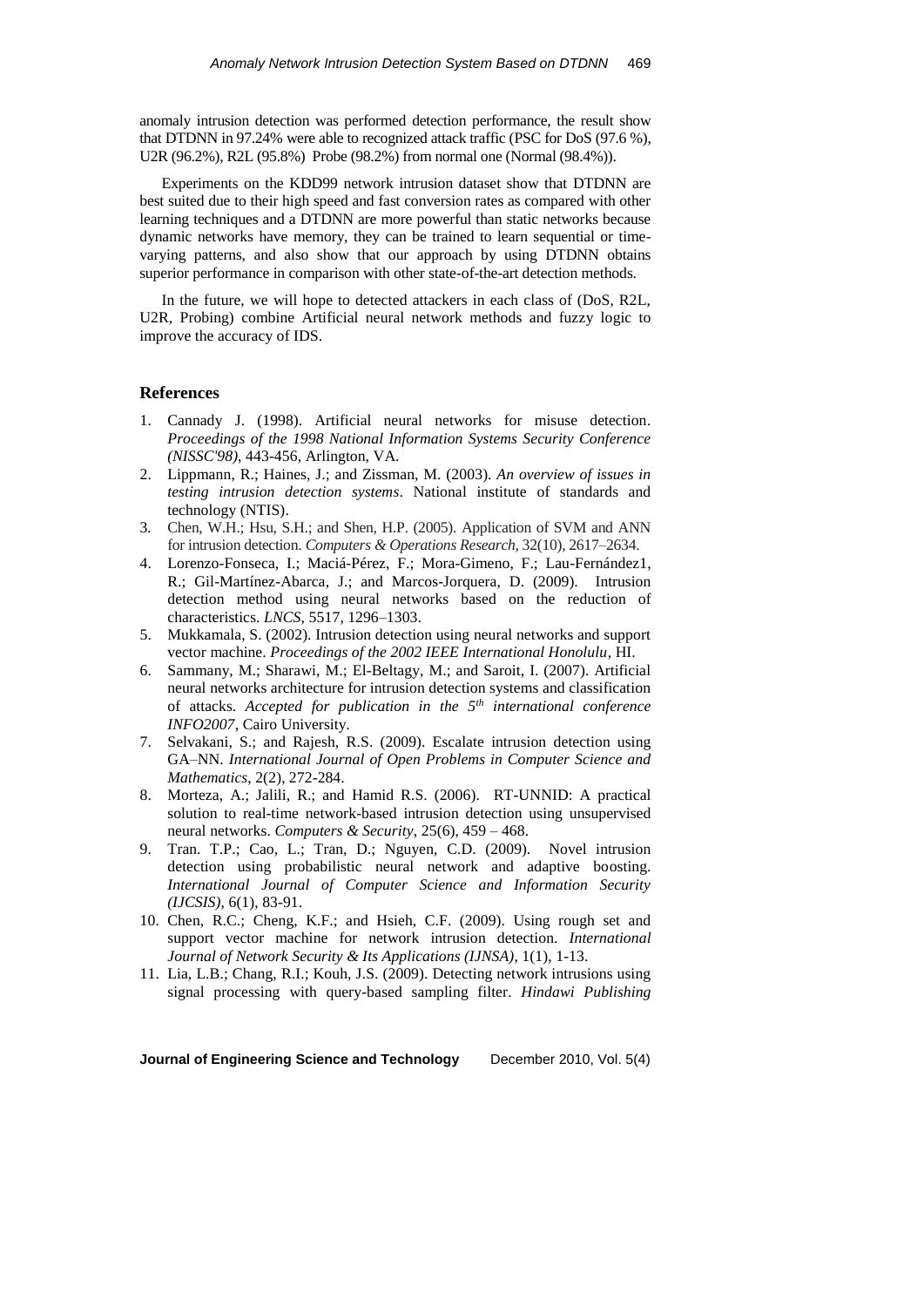*Corporation, EURASIP Journal on Advances in Signal Processing*, 2009, Article ID 735283, 1-8.

- 12. Alfantookh, A.A. (2006). DoS attacks intelligent detection using neural networks. *Comp. & Info. Sci.*, 18, 27-45.
- 13. Mukkamalaa, S.; Sung, A.H.; and Abraham, A. (2005). Intrusion detection using an ensemble of intelligent paradigms. *Journal of Network and Computer Applications*, 28(2), 167-182.
- 14. Moradi, M.; and Zulkernine, M. (2004). A neural network based system for intrusion detection and classification of attacks. *IEEE International Conference on Advances in Intelligent Systems - Theory and Applications*, Luxembourg-Kirchberg, Luxembourg.
- 15. InSeon Y.; and Ulrich U. (2002). An intelligent firewall to detect novel attacks? An integrated approach based on anomaly detection against virus attacks, Mária Bieliková (Ed.): *SOFSEM 2002 Student Research Fo*rum, 59– 64, 2002. [http://www2.fiit.stuba.sk/~bielik/sofsem2002srf/clanky/09Yoo.pdf.](http://www2.fiit.stuba.sk/~bielik/sofsem2002srf/clanky/09Yoo.pdf)
- 16. Kang, B.D.; Lee, J.W; Kim, J.H.; Kwon, O.H.; Seong, C.Y.; Park, S.M.; and Kim, S.K. (2006). A mutated intrusion detection system using principal component analysis and time delay neural network. *LNCS*, 3973, 246 – 254.
- 17. Siddiqui, M.A. (2004). *High performance data mining techniques for intrusion detection*. Master's Thesis, University of Engineering & Technology, School of Computer Science, College of Engineering & Computer Science at the University of Central Florida.
- 18. Grediaga, A.; Ibarra, F.; García, F.; Ledesma, B.; and Brotons, F. (2006). Application of neural networks in network control and information security. *LNCS*, 3973, 208–213.
- 19. Zhang, C.; Jiang, J.; and Kamel, M. (2004). Comparison of BPL and RBF Network in intrusion detection system. *LNCS (LNAI)*, 2639, 460–470.
- 20. Vaitsekhovich, L. (2009). *Intrusion detection in TCP/IP networks using immune systems paradigm and neural network detectors*. Brest State Technical University, XI International PhD Workshop, OWD 2009. [http://www.cs.ucc.ie/misl/publications/files/idssteinebach.pdf.](http://www.cs.ucc.ie/misl/publications/files/idssteinebach.pdf)
- 21. Debar, H.; Becker, M.; and Siboni, D. (1992). A neural network component for an intrusion detection system. *IEEE Computer Society Symposium on Research in Security and Privacy*, 240-250.
- 22. Cannady J. (2000). Applying CMAC-based online learning to intrusion detection. *International Joint Conference on Neural Networks, 2000. IJCNN 2000*, *Proceedings of the IEEE-INNS-ENNS*, 5, 405-410.
- 23. Fox, K.L.; Henning, R.R.; and Reed, J.H. (1990). A neural network approach towards intrusion detection. *In Proceedings of the 13th National Computer Security Conference.*
- 24. Rhodes, B.C.; Mahaffey J.A.; and Cannady, J.D. (2000). Multiple selforganizing maps for intrusion detection. *Proceedings of the 23rd National Information Systems Security Conference.*
- 25. Höglund, A.J.; Hätönen, K.; and Sorvari, A.S. (2000). A computer host-based user anomaly detection system using the self-organizing map. *Proceedings of the IEEE-INNS-ENNS International Joint Conference on Neural Networks (IJCNN'00)*, 5, 411-416.
- 26. Lichodzijewski, P.; Zincir-Heywood, A.N.; and Heywood, M.I. (2002). Host-based intrusion detection using self-organizing maps. *Proceedings of the 2002 International Joint Conference on Neural Networks, 2002. IJCNN '02*, 1714-1719.